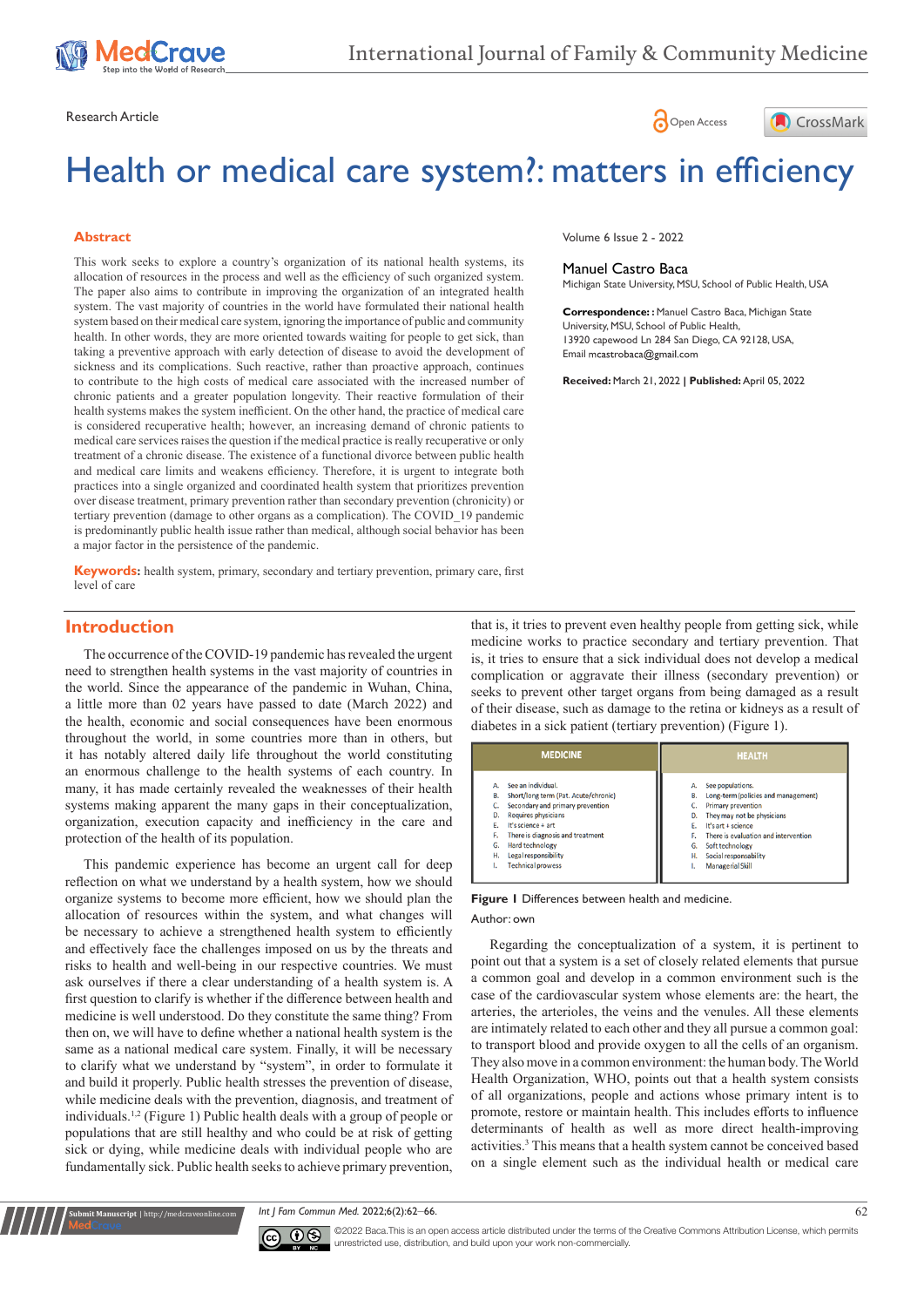subsystem. To conceive it as a real system, this individual health or medical care subsystem must work closely with the collective care subsystem, that is with public health, community health and family health and all of them as an organized whole and closely related to each other must be oriented to achieve a common goal: preserve health and seek the well-being of its inhabitants. The common environment where all these elements interact in a coordinated and integrated manner is the territorial space where this health system operates. Understanding the importance of developing and strengthening the practice of collective health within the health system of a country is important in the performance and achievement of objectives of the health system. Collective health (public, community and family health) plays an important role when we think about the efficiency and effectiveness of a national health system. Understanding the scope of public health is crucial to understand its role within the larger health system.4 Equally important is building bridges between public health and individual health facilitated through the sharing of information via information technology and improving the imbalance in the priority of resource allocation between individual health and collective health. The latter involves the training of human resources in medicine and public health at the university level with an appropriate strategy for patient management with chronic diseases.<sup>5-9</sup>

Primary health care fundamentally refers to a health strategy that is usually carried out in the community with community participation that seeks to promote healthy lifestyles, activities and actions that protect their health and prevent diseases. While the first level of care is a model of care and constitutes the gateway to the medical care system, it refers to medical care that is carried out in smaller health care centers and with less resolution capacity. Unfortunately, it is carried out within the space of the medical and hospital care systems and not necessarily in the community. This type of first level of care intervenes on sick people and not on healthy people. In other words, the behavior is fundamentally recuperative and not necessarily preventive.<sup>10</sup>

It is important note that the pandemic is essentially a public health issue rather than a medical issue; in some cases it becomes a medical issue when public health tools fail or are not practiced adequately or sufficiently. It is then that an individuals may become infected by viral transmission resulting in hospitalization and medical management. However, in a pandemic such as that of COVD-19, despite being one of the most intense in terms of morbidity and mortality, the percentage of affected people who have required hospitalization and medical attention reaches an average of 10 % of the total population of a country, while the remaining 90% remains at constant risk of becoming ill or dying. The responsibility to protect the wellbeing of this remaining 90% falls public health authorities. Public health is a key element of the national health system and if a pandemic of this magnitude finds a country with very poor development of public health systems, there could be a very high risk that infection and death rates will be very high. It is important to note that probably one of the elements that facilitates a rapid spread of the pandemic, in addition to the speed of viral replication and its degree of infectivity (Rho), is the so-called social behavior that in many countries of the world has been a cornerstone in the transmission and perpetuation of the virus and an increase in the number of infected cases. It is necessary to remember that social behavior is one of the central issues on the public health agenda, within the so-called social determinants of health and whose approach necessarily promotes making a profile of lifestyles in each country, region, city, district and neighborhood if necessary, precisely to have a very clear idea of which are the cultural patterns, customs, attitudes and practices, as well as beliefs

and values of each community. Without this profile patiently built by public and community health over time and with frequent monitoring to detect changes, it is very difficult to plan and intend to develop an effective plan of social communication and effective interventions in the community.

In other words, if the public health element has not been built with sufficient strength in a country, the risk of failing in an intervention to contain an epidemic or pandemic is very high; it would seem that this has been an important factor in the high transmission of the viral infection in COVID-19. Another very important factor in viral transmission at the international level has been flights from one country to another. In the past, the concern of public health to contain the spread of infections in epidemics was to control winged insects that became vectors or intermediate carriers of the infection by pricking an infected individual and then transmitting the virus by pricking a second individual that until then was healthy; metaphorically, today these winged insects have perhaps been replaced by huge winged devices that transport many people from an infected country to another country that is still healthy and are called airplanes, this is how many people who are probably asymptomatic and recently infected have been transported and therefore not detected by the discard tests when boarding a plane and taking the virus from one country to another in just hours. This certainly also constitutes a public health issue rather than a medical one. As can be seen, public health, unlike medicine, is concerned with caring for populations rather than individuals and people who are still healthy, but at risk of becoming ill or dying, rather than sick patients; Its function is eminently preventive rather than recuperative, and unlike medicine, which uses a large number of drugs produced by the pharmaceutical industry, public health uses almost exclusively a single product pharmacist: vaccines, and he does it with a preventive, but not curative, desire, until today. The central objective of this document is to identify how national and integrated health systems have been formulated in various countries of the world, what is the prioritization of resource allocation in each of the elements of the health system, the level of development achieved in each one of the components of the system, and contribute to the clarification of fundamental concepts about an integrated national health system, its importance and the role of each of the parts to achieve efficiency and effectiveness of the system in protecting the health and well-being of its individuals and its population.

## **Material and methods**

Given that the COVID-19 pandemic has constituted an enormous challenge for the health systems of all the countries of the world, causing great stress not only in the medical care space but also in public health, in communities and in the families, with a large number of human losses and infected people, many of whom even after long months of having suffered from the disease and having been discharged from hospital, still subsist with consequences that alter their health and seriously limit their well-being, in what has been called the post-COVID or long COVID syndrome, it has raised the urgent need to analyze our health systems, their organization, their functionality, their efficiency and their development towards the future.

For the preparation of this work, a short review of academic or technical articles on national health systems, public health systems and medical care systems and their situation in some parts of the world was attempted, as a representative sample, with the intention to approximate an idea of how they conceptualize their national health system, how they have been organized, identify achievements and difficulties and know what has been the percentage of investment of resources in public and community or collective health, and in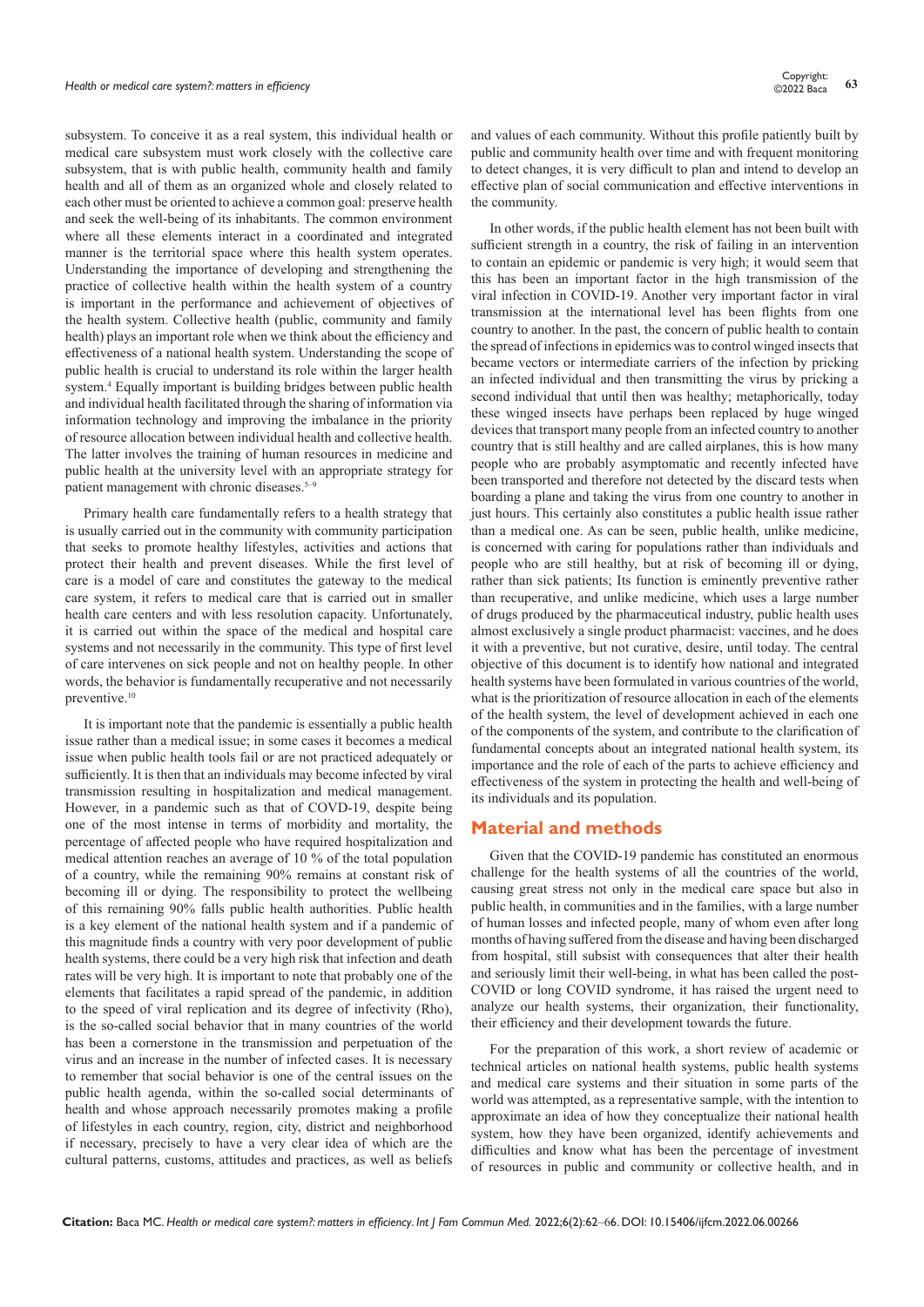individual health or medical care. Considering that from this data we would have an estimated idea of what is the weight and importance that these countries give to public and community or collective health and to individual health or medical care. This review would also give us the opportunity to discuss key conceptual aspects within health systems and analyze the importance of building a close relationship between collective health and individual health as a fundamental step in trying to achieve better, solid and efficient health systems.

During the review of the literature that was selected for the evaluation, the CIS (critical interpretive synthesis) methodology was used for the qualitative evaluation of the selected bibliography. It is important to point out that the search for this information is not so simple, since in a large majority of cases the publications on the health systems of each country are usually replaced by information on their medical care system. This seems to show that in a large majority of cases, the concept of the national health system is conceived as synonymous with the medical care system and also makes transparent the undue and dangerous postponement of the importance of collective health, which acts fundamentally seeking primary prevention, whether it is public health, community health or family health. This affects the healthy population that could be at risk of becoming ill or dying, and instead prioritizes individual health based on medical care that acts on already sick individuals and aims to be recuperative, an aspiration that in most cases seems not to be achieved since a high percentage of the demand for medical care treatment in hospitals is usually a chronic pathology and it increases more each year and with higher expenses for the system $11,12$  in such a way that the recovery of health is not achieved, we only worry about trying to achieve early detection of the disease and start its treatment to avoid as much as possible its progression in intensity and the worsening of the disease (secondary prevention) or white organ damaging that occurs over time, as in the case of damage to the retina or kidney as a complication of diabetes (tertiary prevention).13 Thus, a clear example of the importance of public health within a national health system and with a great impact on the work of medicine and its costs and expenses is indicated by the EPA-Environmental Protection Agency:

 "Laws making0 workplaces, restaurants, and bars completely smoke-free can reduce heart attack hospitalizations by 8%–17% within a year. Federal laws that address U.S. air quality have contributed to a decrease of 54% of six common air pollutants since 1980".14



**Figure 2** National health system.

Author: own

#### **Results**

As noted above, most information on health systems in various parts of the world shows their health care system as synonymous with their health system and denotes a predominance in the construction, development and allocation of resources to individual health or medical care rather than to a real integrated national health system between individual health (medical care) and collective health (public, community and family health). Figure No. 3 shows some of the results



**Figure 3** Chart comparing 2008 health care spending (left) vs. life expectancy (right) in OECD countries.

## **Discussion**

With regard to the fact that the world is facing one of the most intense pandemics in its history, which has caused great morbidity and mortality throughout the world, great health, economic, labor and social damage and whose origin is generated in the work area of public health, has forced many health professionals to stop our daily work to reflect deeply on the reality of our health systems, their strength to face these enormous threats and successfully overcome these situations with the least possible damage, and serious consequences to our health and lives. It is absolutely necessary to reflect on whether there really is a national health system in our countries, if it is perhaps well organized and if its operation is that of an integrated and well-coordinated system, and finally to assess its efficiency and effectiveness and identify which weak areas has to strengthen it and be able to build a robust health system with which we have a high level of guarantee on the care and protection of our health and life.

As ordinary people who live in a community, we would like to never get sick, and as health professionals, we are interested in preventive actions within our country's health system being truly efficient and in achieving fewer and fewer people with chronic or degenerative diseases, and so, lowering mortality rate from preventable diseases.

After the review and analysis of the literature selected for this article, we are almost convinced that in the vast majority of countries in the world there is no real integrated and coordinated health system that works efficiently and it seems that the fundamental cause for this. The situation that arises is that care and support have been postponed with the necessary resources to strengthen the planning, organization and adequate implementation of collective health being it public, community and/or family health, and the attention of governments has been priority placed on the development of individual health and through medical care. It is necessary to point out with concern here that this is not only the responsibility of the political and governmental authorities on duty but also of the silence and tolerance from the academic sector that forged the professional human resources in health. In daily practice, a great separation between public health and clinical medical practice is observed, that is, between health prevention and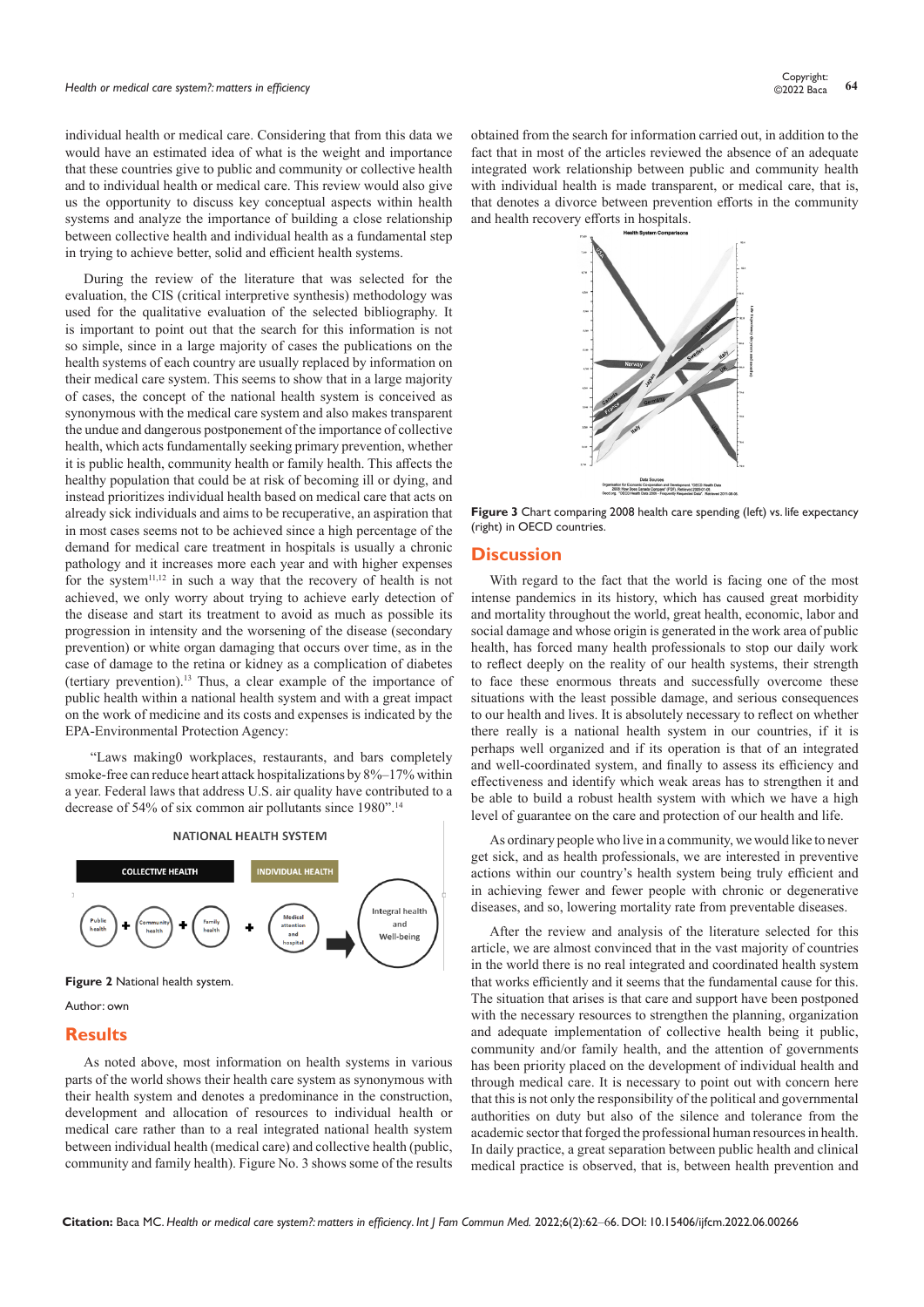disease treatment, the allocation of resources, of all kinds, for one and the other is markedly unequal and probably anti-technical from the point of view of the search for an efficient health system, since much more resources are being allocated to confront the disease than to prevent it, that is, more attention is paid to the consequences than to the causes and in this model, it is very difficult for the consequences to diminish and not only will they increase, but they will also become more complex, more difficult to treat and more expensive. The system seems to be more predisposed to wait for the disease to occur than to act to avoid it; this situation will not necessarily improve simply by providing more economic resources for public health. It is absolutely necessary to plan, based on the reality in each country, the model of action and development of public and community health, it must be adjusted to the reality of each who, and we consider that one of the initial strategic actions in the function of public health is to know as well as possible the variety of lifestyles of the communities that make up their society, which is very peculiar and sui generis in each locality within a society.

| Country      | Life<br>expectancy | Infant<br>mortality<br>rate | <b>Preventable</b><br>deaths per<br>100,000<br>people in<br>2007 | <b>Physicians</b><br>per 1000<br>people | <b>Nurses</b><br>per 1000<br>people | Per capita<br>expenditure<br>on<br>health (USD<br>PPP) | <b>Healthcare</b><br>costs as a<br>percent<br>of GDP | $%$ of<br>government<br>revenue<br>spent on<br>health | % of health<br>costs<br>paid by<br>government |
|--------------|--------------------|-----------------------------|------------------------------------------------------------------|-----------------------------------------|-------------------------------------|--------------------------------------------------------|------------------------------------------------------|-------------------------------------------------------|-----------------------------------------------|
| Australia    | 83                 | 4.49                        | 57                                                               | 2.8                                     | 10.1                                | 3,353                                                  | 8.5                                                  | 17.7                                                  | 67.5                                          |
| Canada       | 82                 | 4.78                        | 77                                                               | 2.2                                     | 9                                   | 3,844                                                  | 10                                                   | 16.7                                                  | 70.2                                          |
| France       | 82                 | 3.34                        | 55                                                               | 3.3                                     | 7.7                                 | 3,679                                                  | 11.6                                                 | 14.2                                                  | 78.3                                          |
| Germany      | 81                 | 3.48                        | 76                                                               | 3.5                                     | 10.5                                | 3,724                                                  | 10.4                                                 | 17.6                                                  | 76.4                                          |
| <b>Italy</b> | 83                 | 3.33                        | 60                                                               | 4.2                                     | 6.1                                 | 2,771                                                  | 8.7                                                  | 4.1                                                   | 76.6                                          |
| Japan        | 84                 | 2.17                        | 61                                                               | 2.1                                     | 9.4                                 | 2,750                                                  | 8.2                                                  | 16.8                                                  | 80.4                                          |
| Norway       | 83                 | 3.47                        | 64                                                               | 3.8                                     | 16.2                                | 4,885                                                  | 8.9                                                  | 17.9                                                  | 84.1                                          |
| Spain        | 83                 | 3.3                         | 74                                                               | 3.8                                     | 5.3                                 | 3,248                                                  | 8.9                                                  | 15.1                                                  | 73.6                                          |
| Sweden       | 82                 | 2.73                        | 61                                                               | 3.6                                     | 10.8                                | 3,432                                                  | 8.9                                                  | 13.6                                                  | 81.4                                          |
| <b>UK</b>    | 81.6               | 4.5                         | 83                                                               | 2.5                                     | 9.5                                 | 3,051                                                  | 8.4                                                  | 15.8                                                  | 81.3                                          |
| <b>US</b>    | 78.74              | 5.9                         | 96                                                               | 2.4                                     | 10.6                                | 7,437                                                  | 16                                                   | 18.5                                                  | 45.1                                          |

Data source: http://www.oecd.org

This will greatly facilitate the implementation of ad hoc programs for that community and achieve their full participation in the search for healthier lifestyles that promote self-care of your health. Mapping the different lifestyles of each community within a society is then the cornerstone in community intervention, that is one of the lessons that the pandemic leaves to public health, since it has been to a large extent the social behaviors that have perpetuated the prolongation of the pandemic and facilitated its easy transmission, although there have undoubtedly been other important factors depending on the innate aggressiveness of each variety of virus or labor and economic factors that have led to a slowdown in isolation and social distancing behaviors; however, social behavior has been a very important variable. The participation of schools of public health in this scenario of working on planning and organization and new functioning of public health is also a very important fact, as well as the necessary opening of medical practice to achieve an adequate mesh with the practice of public health, among other necessary and important changes.

## **Conclusion**

From the review of the technical and academic literature carried out and from the results obtained, many of which are shown in the figures presented in this document, as well as from the discussion raised, the conclusions of this work will be listed, in order to try to facilitate its reading and easier understanding:

- I. A national health system must consider Ia firm functional integration between collective health (public and community health) and individual health (medical care subsystem)
- II. It is important to recognize that collective health works on healthy people and seeks to prevent diseases, while individual health, which is practiced through medicine, addresses sick people and seeks to treat disease and prevent death.
- III. It is very important and strategic that a national health system is supported by the integration and joint operation of both components of the system: public health and individual health care.
- IV. The best way to take care of health is to prevent it, rather than just detect it early when it has already happened and start its treatment
- V. Public health is responsible for working on primary prevention, that is, preventing people from getting sick.
- VI. The practice of medical care also develops prevention actions, but basically they develop secondary prevention (so that the disease does not become chronic) and tertiary prevention (to prevent the chronic disease from damaging other organs, such as kidney damage and the retina as a complication of diabetes)
- VII. For the same reason, in order to avoid chronic and degenerative diseases and reduce their high demand in hospitals, it is necessary to strengthen the action of primary preventive health through public and community health, and even family health, if possible.
- VIII. The medical practice in chronic patients, who are the majority of the demand for care in hospitals, do not manage to recover their health, that is why they are chronic, but only try to maintain the non-progression of the disease to greater complications.
- IX. There are more and more chronic patients, and this has to do, among other things, with lifestyles, aging and longevity of the population. This situation increases more and more the costs of medical care, so, once again, it is absolutely necessary to develop more work in public health as a primary preventive instance and to ensure that fewer people get sick, promoting, among other actions, better styles of life by changing their customs, attitudes and daily practices.